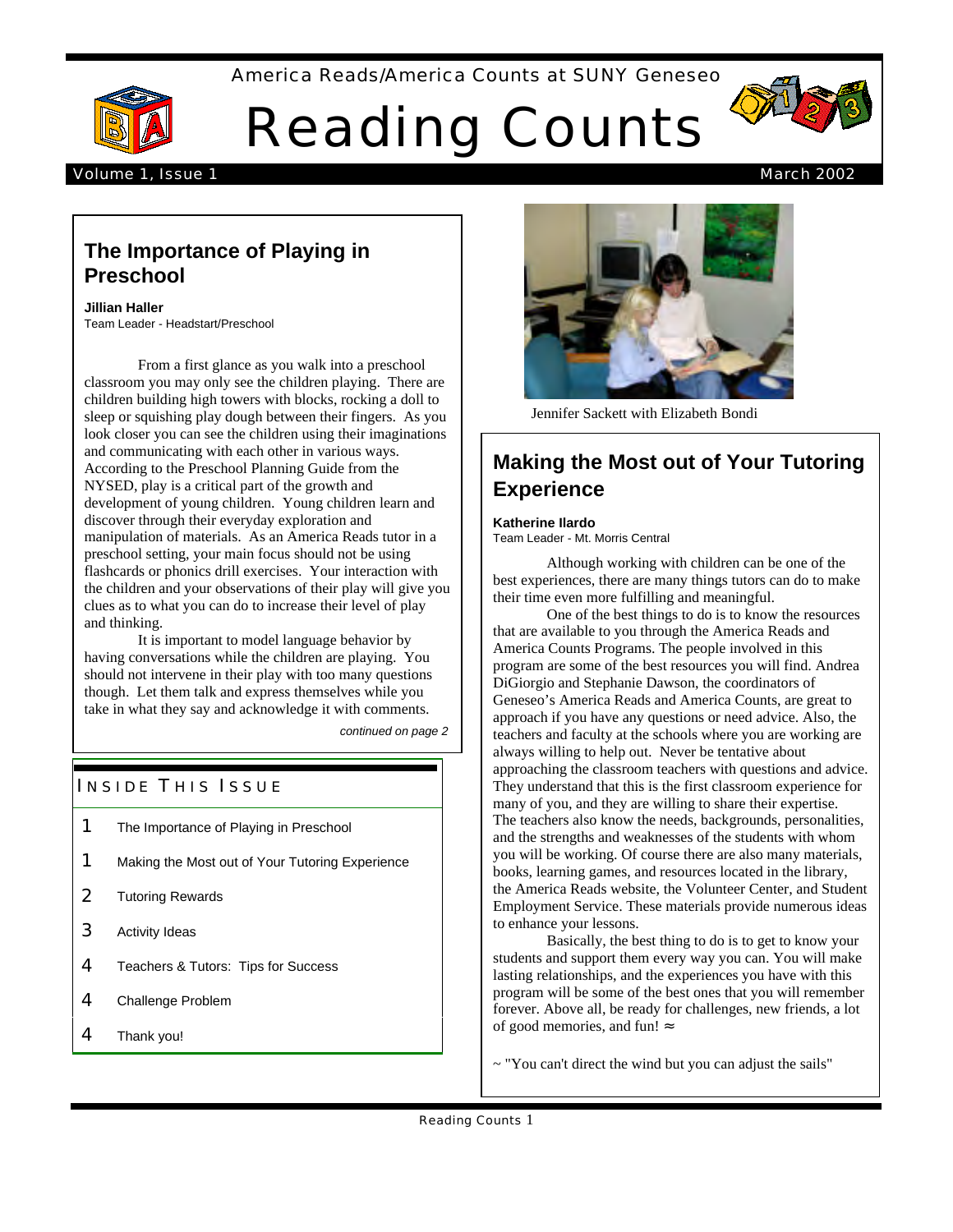# Playing in Preschool

children, you could suggest a new element or take on *"This experience was very enjoyable to me* a role that is missing from their scenario. It is *and it made me want to be a teacher even more - it*  important to remember to give the children choices *was so much fun!"*  and allow them to use their imaginations (Smilansky).

As you interact with the children, you will be<br>surprised how much they are learning from their play.<br>As a tutor it is not only okay for you to get down and<br>As a tutor it is not only okay for you to get down and play with the children; it is important. The children<br>will love to play with you and see how you interact<br>with the materials. as a teacher. as a teacher.

New York State Education Department. (1998). Preschool planning guide [Online]. Albany, NY: Author. *"It's a wonderful opportunity to work with*

Smilansky, S. (1968). The effects of sociodramtic play on *reading and knowing that it is because of you gives*  disadvantaged preschool children. New York: John Wiley & *you a wonderful feeling*"<br>Sons.

http://www.preschoolrainbow.org

# **Tutoring Rewards**

**Kim Dunham** 

By using manipulatives in play such as play dough,<br>
where a Reads and Counts are federally<br>
blocks and cray one, children are able to strengthen<br>
their fine motor muscles, develop hand eye<br>
coordination and manual dexterit

Resources: *"I loved it! It was the best job I've ever had* 

children before you actually begin teaching *professionally. Seeing the children improve in their* 

*"The children were what I most loved about* www.NAEYC.org *the program. They thought they were being taught by For finer plays and songs:* For finer plays and songs: For finer plays and songs: For finer plays and songs: For finer plays and songs: For finer plays and songs: For finer plays and songs: For finer plays and songs: For

> **\*\* Interested in becoming an America Reads or America Counts tutor in the fall? Check out our web page at www.geneseo.edu/~ses for more information! \*\***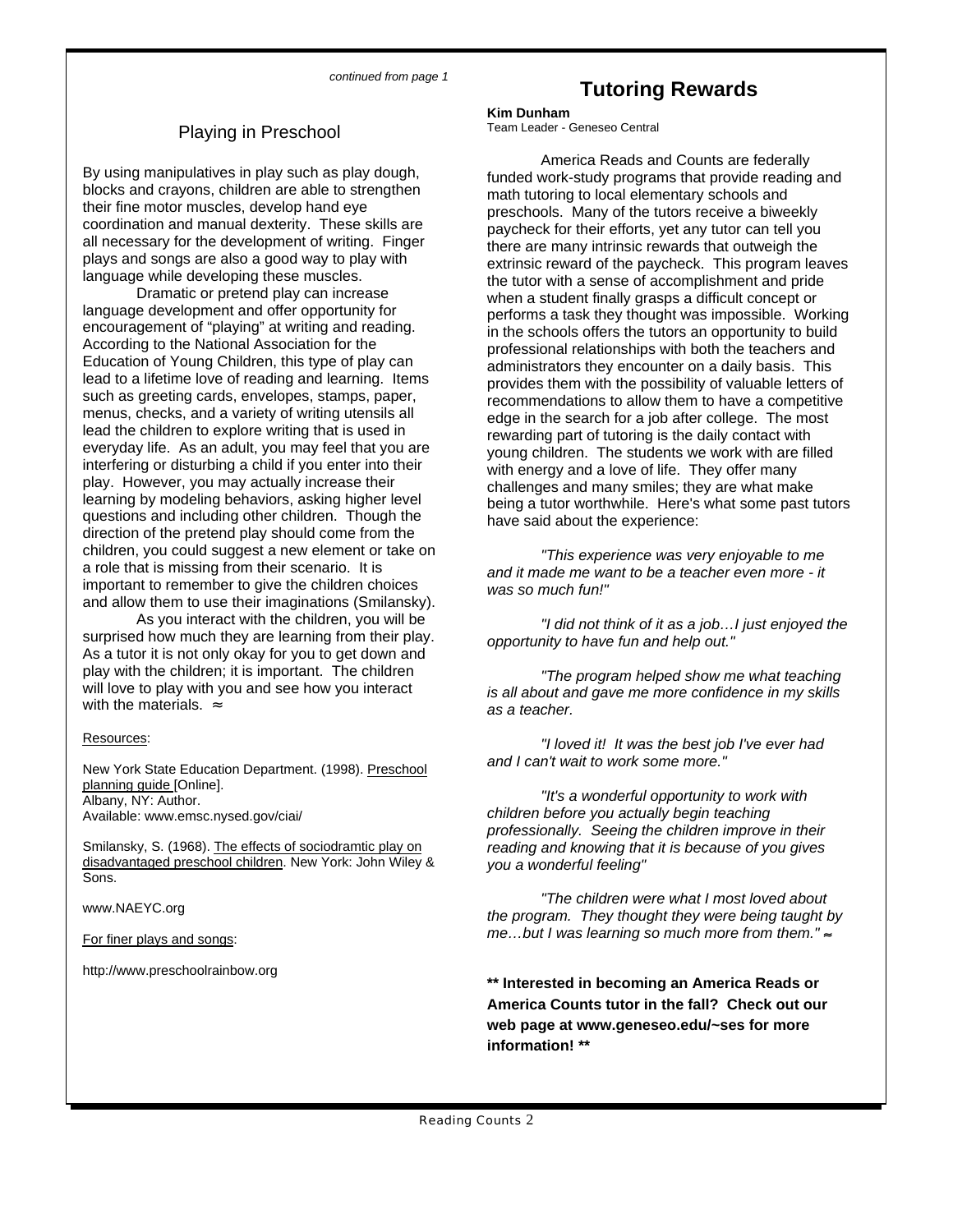# **Activities and Ideas**



**Allison Leckinger Contract Contract Server Allison Leader - Livonia Schools Contract Contract Contract Team Leader - Ave<br>Team Leader - Livonia Schools Contract Contract Contract Contract Contract Contract Contract Contrac** 

This activity works on being able to correctly tell time What you will need: (understanding the parts of a clock). You will need a model 1) Pringles can with lid 4) Tongue depressors analog (digital too if you want) clock to work with, and the 2) Construction paper 5) Vocabulary word list book, The Grouchy Lady Bug, by Eric Carle. Before you 3) Markers big hand, little hand, and how each number on the clock and whatever else you would like. Label the outside represents a multiple of five. Explain that as you read the "Wiggle Worm." story, The Grouchy Ladybug, each time a time is mentioned • On each tongue depressor write out a vocabulary word Before reading on, check their clock and review if wrong. write "Wiggle Worm" on a few of the tongue depressors Once the book is completed, if they are still having trouble, and place those into the can also. work with them on some times that are familiar to them, i.e.  $\cdot \cdot \cdot$  Now you are ready to play. Shake the can and have each TV schedules (write out the names and times digitally on who read the most words. together, then have the child make those times on their • When someone pulls out the stick that says "Wiggle" clock, when a digital clock may not be available (i.e. the wiggle worm stick will be drawn! classroom!)

#### **Fractions** (Grades 5-6) What you will need:

This activity works on using and comparing fractions, and 1) Dry/Erase board or a chalkboard 3) Spelling list works best with a small group, although it will work with 2) Dry erase markers or chalk 4) Tokens (anything) one student as well. Have a discussion about fractions in everyday life. Where can you find fractions? (cooking, • Using the students' spelling list or any other words that program, and how much was commercial advertising. You of letters in the word.) yourself. After you have done this and meet again, make a to the word. graph showing what was found about each show so that • If the letter that he/she guesses is correct, he/she will for commercials? What fraction of the whole show was that the word. The student will keep guessing until he/she amount?), and compare findings (compare primetime shows guesses a letter that is not in the word. generalize the information- if commercials appear that same can read the word correctly, he/she will receive 3 bonus fraction of an entire day, how long is commercial time in 24 tokens. etc.? What fraction of the day is spent sleeping, playing? he/she will lose his/her turn for that round. daily schedule.  $strugging for points, they may give the child the$ 

#### **America Counts America Reads**

Team Leader - Avon Central Schools

**Time** (Grades 1-2) **Wiggle Worm** (Grades K-2)

- 
- begin, you should review the clock parts with your student: Decorate the Pringles can with construction paper, markers
- the student should make their model clock say that time. (lengthwise) and place it inside the can. Make sure that you
- their schedule (when they wake up, school starts, lunchtime, student take turns pulling out a stick and reading the word. dismissal, etc.) You can also work on it with their favorite You can divide the class into teams and tally up the points
- model clock). The point is to use times that are important to Worm" *everyone* must wiggle in their seats! This keeps the them, so they can begin to recognize them on an analog students on their toes because no one ever knows when the

### **Tokens of Fortune** (Grades 1-3)



- measuring, etc.). Have each student watch a half hour-long they need practice with, choose a word and write out the show and record how much of the show was actually the spaces on the board. (The spaces will pertain to the amount
- will want to be able to compare at least two different shows, except that be respected to herself. The students will so if only doing this with one student, you will have to do it take turns guessing either a consonant or a vowel pertaining
- students can answer questions (i.e. how much time was used receive 1 token and will get to guess another letter that is in
- with morning or afternoon programs, if possible). Look to **•** If a student is able to fill in the final letters to the word and
- hours? What percent would commercials be of an entire **•** Each time a letter is guessed, it will be written on the board day? Extension: Students can also keep charts of their days so that the students will be able to see the letters that were - what fraction of the school day is spent on math, science, used. If the letter a student guesses was all ready guessed,
- Students could use their findings to create a more efficient Throughout the game, if the teacher sees that a student is opportunity to earn extra points by having him/her use the word in a sentence. If a child can do this, they can be granted up to 3 tokens.